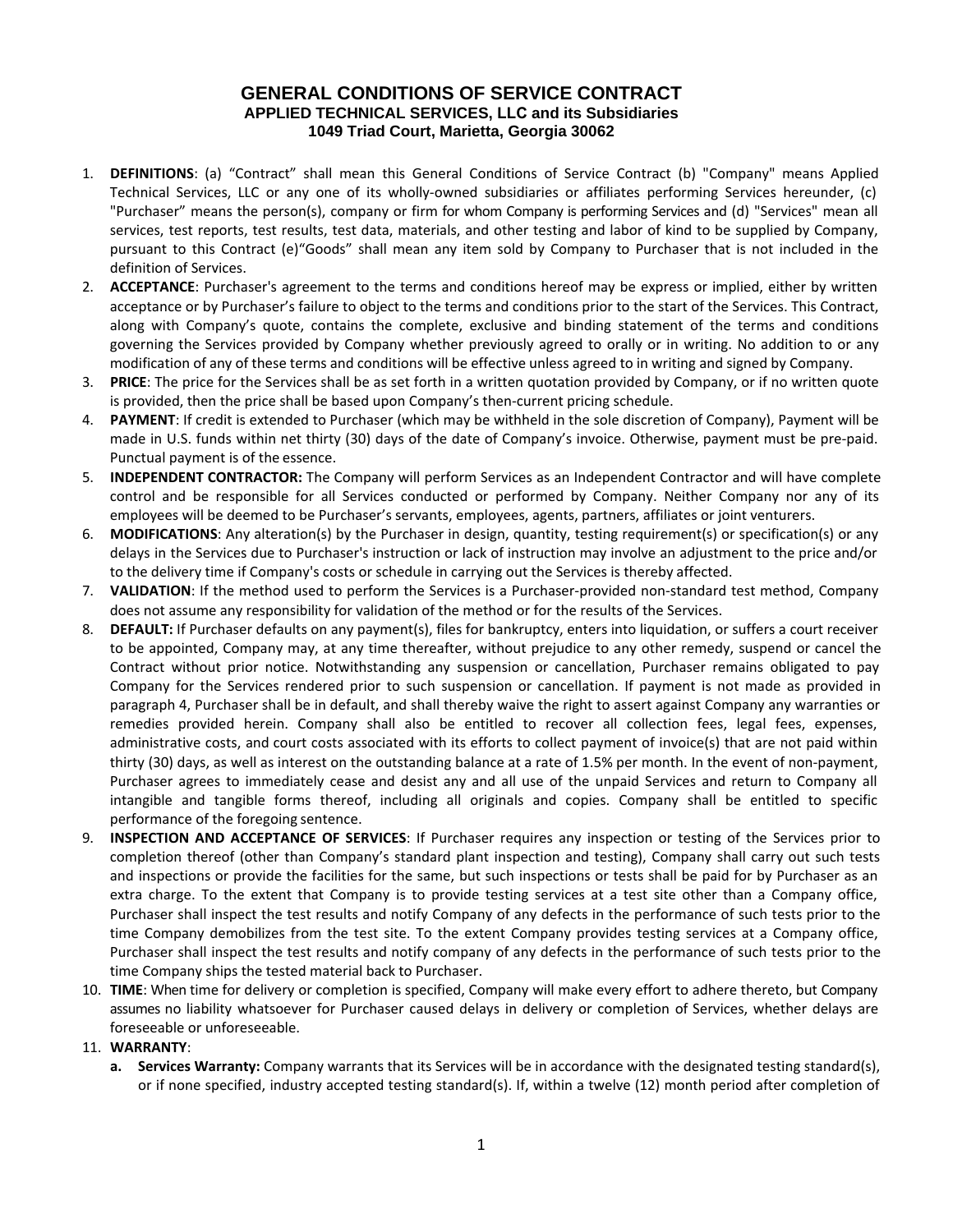Services, Purchaser notifies Company in writing that Services are non-conforming, Company will re-perform the Services at no cost to Purchaser. Such re-performance shall be Company's sole liability for the non-conforming Services, with no liability for damages arising therefrom, including but not limited to special, indirect, consequential, incidental, punitive, statutory or other damages. Company's warranty does not include the effects of improper operation, improper handling, accidents, improper storage, improper use and improper maintenance or repair not attributable to Company. In no event shall Company be responsible for costs or losses arising from accessing, retrieving or removing non-conforming Services, or reinstalling repaired or replacement Services. THE FOREGOING WARRANTY IS IN LIEU OF ALL OTHER WARRANTIES, EXPRESS OR IMPLIED, SPECIFICALLY INCLUDING ANY WARRANTIES OF MERCHANTABILITY OR FITNESS FOR A PARTICULAR PURPOSE OR USE EVEN IF SUCH PURPOSE OR USE IS DISCLOSED.

- **b. Goods Warranty:** Company is not a manufacturer and thus the warranty of any Goods sold to Purchaser shall be limited to the factory warranty, if any, extended by the manufacturer of the Goods. Company does not make, and hereby disclaims, any other warranty and is providing such Goods, and Purchaser is accepting such Goods, in their AS IS condition. Use of the Goods is at Purchaser's sole risk. THE FOREGOING WARRANTY IS IN LIEU OF ALL OTHER WARRANTIES, EXPRESS OR IMPLIED, SPECIFICALLY INCLUDING WARRANTIES OF TITLE, OF NONINFRINGEMENT OF THIRD PARTY RIGHTS, AND ANY WARRANTIES OF MERCHANTABILITY OR FITNESS FOR A PARTICULAR PURPOSE OR USE EVEN IF SUCH PURPOSE OR USE IS DISCLOSED.
- **c. Disclaimer**: In the event any property is lost or stolen while in the sole custody of Company, Company shall only be liable for the price of the Service. Company shall not be liable for any alteration performed by Purchaser on any repairs, motors, or new sale items, or any malfunctions, product loss or time/or profit loss incurred by Purchaser which is due in whole or in part to such alteration.

NOTWITHSTANDING ANYTHING TO THE CONTRARY SET FORTH HEREIN, COMPANY MAKES NO WARRANTY OF ANY KIND OR NATURE WITH RESPECT TO TOUCH SCREENS AND/OR TOUCH PADS. Except as specifically set forth herein, Purchaser agrees that Company shall in no event be responsible for any damages, including, but not limited to, any special, direct, indirect, incidental, exemplary, or consequential damages, expenses, business interruption, lost profits, savings, business information, or any other damages arising out of any repair Services, on-site services, or remanufactured goods

- 12. **FORCE MAJEURE**: Neither Company nor Purchaser, except to the extent that Purchaser must continue to make payments when due, shall be liable to the other for any delay in delivery or failure to deliver the Services, as a result of any unforeseeable cause beyond the either party's control including but not limited to; fires, floods, pandemics, labor strikes, other labor disputes or unrests, accidents to machinery, acts of sabotage, riots, precedence or priorities granted at the request of or for the benefit, directly, or indirectly, of the federal or any state government or any subdivision or agency thereof, delay in transportation or the lack of transportation facilities, restrictions imposed by federal, state or other governmental registration or rules or regulations thereof.
- 13. **INDEMNIFICATION**: To the fullest extent permitted by law, Purchaser agrees to defend, indemnify, and hold harmless Company, its employees, officers, directors, agents and affiliates from and against any and all actions, actual or threatened third party claims, demands, liens or claims of lien, lawsuits, and liabilities of any and all kind in nature ("Claims") including court costs, expenses, and reasonable attorneys' fees arising out of or related in any way to the Services provided by Company hereunder, except that Purchaser shall not be required to indemnify Company to the extent the Claim was caused by the sole negligence of Company. Should Company provide Purchaser with inspection reports or test documents, Purchaser shall not reproduce the report or test document except in full without express permission from Company, and shall not use the report in any way, that will or could be detrimental to Company.
- 14. **GOVERNING LAW AND JURISDICTION**: This Contract and the Services performed by Company thereunder will be governed by and construed in accordance with the laws of the State of Georgia. Company and Purchaser consent to personal jurisdiction in the State of Georgia, County of Cobb, and voluntarily submit to the jurisdiction of the courts of such state in any action or proceeding with respect to this agreement, including the federal district courts serving such County.
- 15. **INTELLECTUAL PROPERTY**: Company will maintain all of its current or future Intellectual Property ownership, rights, title and interests it uses or provides in the Services at all times. If the Services sold hereunder are prepared according to Purchaser's specifications, Purchaser shall indemnify Company against any and all actual or threatened claims or liability for any legal complaint, intellectual property infringement on account of such Services performed by Company.
- 16. **LIMITATION OF LIABILITY**: (i) Company is neither an insurer nor guarantor and disclaims any and all liability of any kind in such capacity. Purchaser seeking a guarantee against any loss or damage should obtain appropriate insurance. (ii)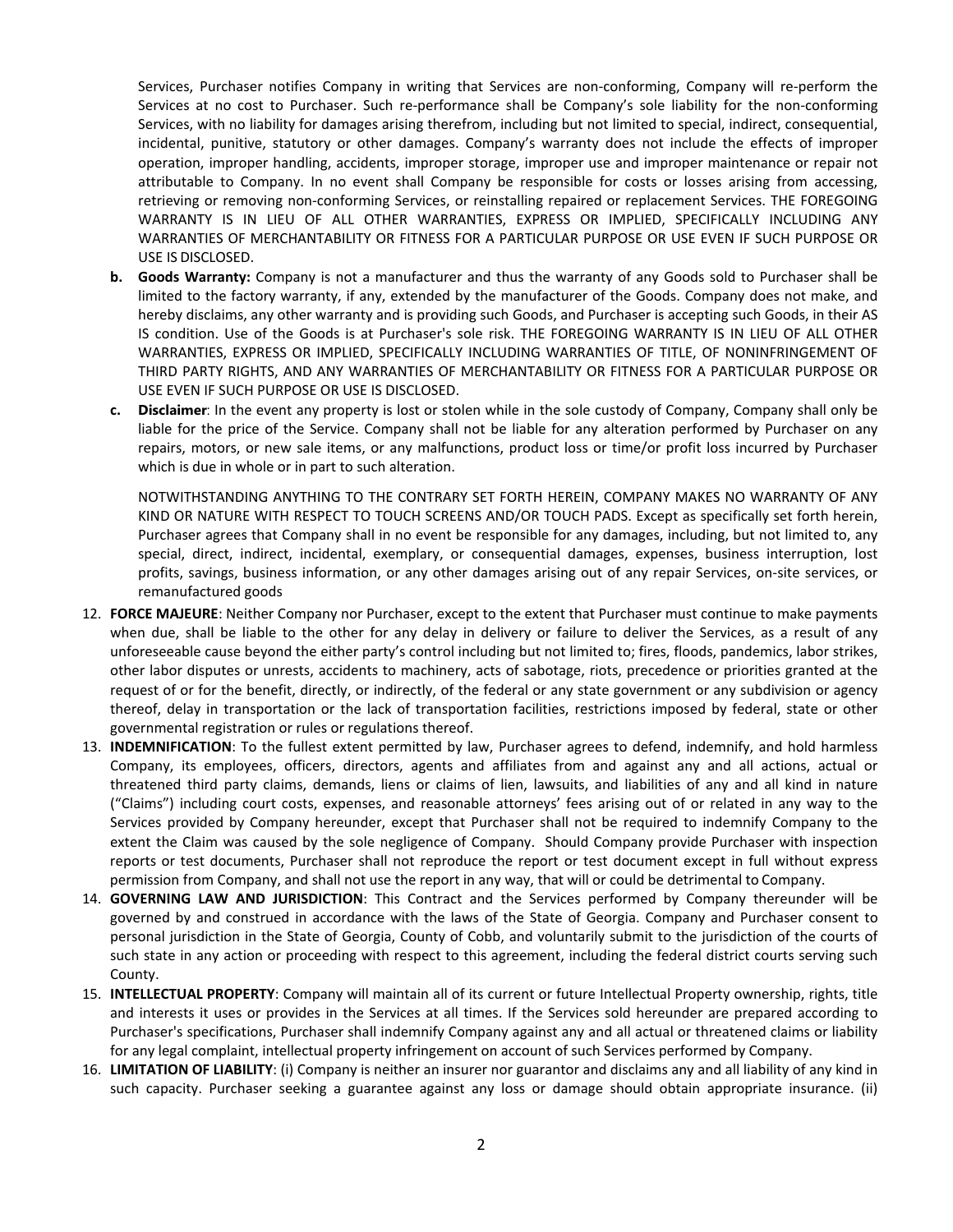Company shall not be liable for any delayed, partial or total non-performance of the Services arising directly or indirectly from failure by Purchaser to comply with any of its obligations hereunder (iii) The liability of Company in respect to any claim for any loss, damage or expense of any nature and howsoever arising shall in no circumstances exceed a total aggregate sum equal to 5 times the amount of the fees paid in respect of the specific Service which gives rise to such claim or \$10,000 USD (or its equivalent in local currency), whichever is the lesser (iv) Company shall have no liability for any special, indirect, incidental, punitive, statutory or consequential loss or damage including without limitation loss of profits, loss of business, loss of opportunity, and loss of goodwill and cost of product recall. Company shall further have no liability for any loss, damage or expenses arising from any and all actual or threatened claims of any third party (including, without limitation, product liability claims) that may be incurred by the Purchaser (v) In the event of any Claim, Purchaser must give written notice to Company within thirty (30) days of discovery of the facts alleged to justify such Claim, and in any case, Company shall be discharged from any and all actual or threatened liability claims for loss, damage or expense unless suit is brought within one (1) year from either (1) the date of performance by Company of the Service which gives rise to the claim; or (2) the date when the Service should have been completed in the event of any alleged non-performance.

- 17. **TERMINATION**: Either party may terminate this Contract at any time, with or without cause, by providing not less than ten (10) days advance written notice to the other party. Company may terminate this contract immediately in writing if Purchaser becomes insolvent, enters bankruptcy, receivership, or other like proceeding (voluntary or involuntary) or makes an assignment for the benefit of creditors. Purchaser shall compensate Company for all Services performed hereunder through the date of any termination and all reasonable costs and expenses incurred by Company in effecting the termination, including non-cancelable commitments and demobilization costs.
- 18. **CONFIDENTIAL INFORMATION**: Any non-public drawings, designs, specifications, samples, know-how, processes, plans or other similar items or other technical, commercial, or financial information relating to either party's business and which is clearly marked as "Proprietary" or "Confidential" (collectively "Confidential Information") which the other party may obtain or which a party may in any way disclose to the other party in connection with or related to the performance of the Services, shall be deemed to be confidential and the receiving party shall not use the Confidential Information for its own purposes (other than for the performance of the Services), and shall not disclose the Confidential Information to any person or firm, other than those that may be specifically authorized by the disclosing party in writing. Upon completion or termination of this contract, the receiving party shall return all Confidential Information to the disclosing party, except that the receiving party may retain one (1) copy of all Confidential Information for legal and quality archival purposes, which shall be treated as confidential until its destruction after a period of seven (7) years (or ten (10) years for nuclear related Confidential Information). Purchaser is strictly prohibited from using Company name or image in any advertising or publicity, including social media without Company's implied written consent.
- 19. **ASSIGNMENT AND SUBCONTRACTING**: Purchaser may not assign the Contract without the implied written consent of the Company. If assigned without prior consent, Section 17 will apply. Company may assign or subcontract any or all of the Services to be provided hereunder to any of its wholly-owned subsidiaries or affiliates.
- 20. **NON SOLICITATION**: Throughout the provision of Services and for a period of one-year after completion thereof, Purchaser shall not solicit for employment, directly or indirectly, any employee of Company who was introduced as part of the Services without the written consent of the Company.
- 21. **WAIVER OF REMEDIES**: No failure or delay by Company in exercising its rights or privileges hereunder shall operate as a waiver thereof, nor will it be deemed a waiver of any other covenant or condition.
- 22. **MISCELLANEOUS**: If any one or more provisions of these terms and conditions are found to be illegal or unenforceable in any respect, the validity, legality and enforceability of the remaining provisions shall not in any way be affected or impaired thereby.
- 23. **EXPORT CONTROL**: Purchaser certifies its compliance with U.S. export laws and regulations, including but not limited to the Arms Export Control Act of 1976, the International Traffic in Arms Regulation (ITAR) and the Export Administration Regulations (EAR). Purchaser agrees that any export-controlled information provided to Company shall be marked in accordance with the appropriate distribution statements, and will contain the appropriate destruction notices and export control warnings as required.
- 24. **OFAC CERTIFICATION:** Purchaser represents that (i) neither Purchaser nor any person or entity that directly owns 10% or greater equity interest in it nor any of its officers, directors, or managing members is a person or entity (each, a "Prohibited Person") with whom U.S. Person or entities are restricted from doing business under regulations of the office of Foreign Asset Control ("OFAC") of the Department of the U.S. Treasury (including those named on OFAC's Specifically Designated and Blocked Person List) or under Executive Order 13224 (the "Executive Order") signed on September 23, 2001, and entitled "Blocking Property and Prohibiting Transactions with Persons Who Commit Threaten to Commit, or